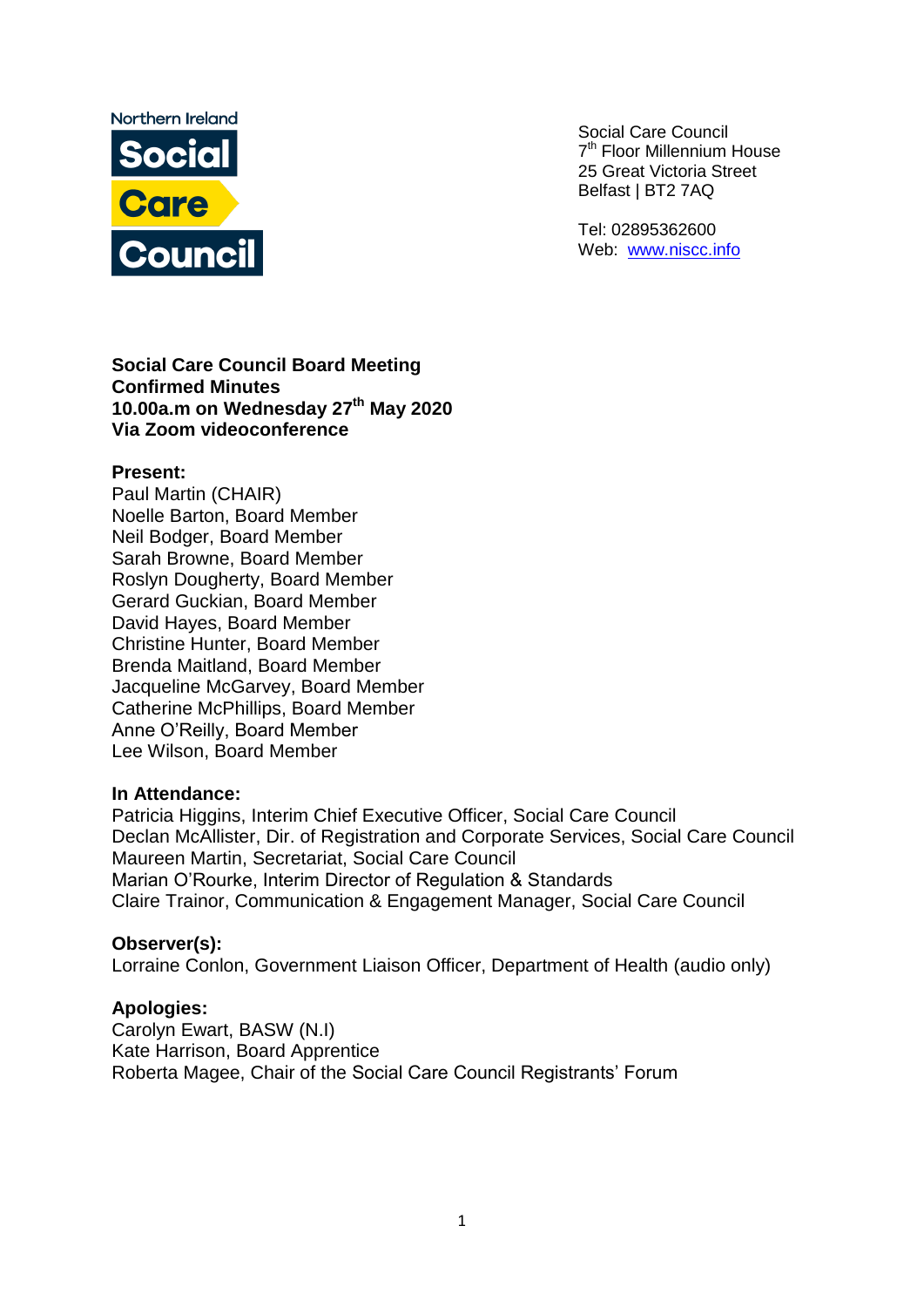| <b>Item</b> | Agenda                                                                                                                                                                                                                                                                                                                                                                                                                                                                                                                                                                                                                                                                                                                                                                                                                                                                                                                                                                                                                                       | <b>Action</b> |
|-------------|----------------------------------------------------------------------------------------------------------------------------------------------------------------------------------------------------------------------------------------------------------------------------------------------------------------------------------------------------------------------------------------------------------------------------------------------------------------------------------------------------------------------------------------------------------------------------------------------------------------------------------------------------------------------------------------------------------------------------------------------------------------------------------------------------------------------------------------------------------------------------------------------------------------------------------------------------------------------------------------------------------------------------------------------|---------------|
| 1.          | <b>Welcome and Apologies</b>                                                                                                                                                                                                                                                                                                                                                                                                                                                                                                                                                                                                                                                                                                                                                                                                                                                                                                                                                                                                                 |               |
| 1.1         | The Chair welcomed Members to the meeting via Zoom<br>videoconference facilities.                                                                                                                                                                                                                                                                                                                                                                                                                                                                                                                                                                                                                                                                                                                                                                                                                                                                                                                                                            |               |
| 1.2         | Apologies were noted from Carolyn Ewart, BASW (N.I), Kate<br>Harrison, Board Apprentice and Roberta Magee, Chair of the<br>Social Care Council Registrants' Forum.                                                                                                                                                                                                                                                                                                                                                                                                                                                                                                                                                                                                                                                                                                                                                                                                                                                                           |               |
|             |                                                                                                                                                                                                                                                                                                                                                                                                                                                                                                                                                                                                                                                                                                                                                                                                                                                                                                                                                                                                                                              |               |
| 2.          | <b>Declarations of Interest</b>                                                                                                                                                                                                                                                                                                                                                                                                                                                                                                                                                                                                                                                                                                                                                                                                                                                                                                                                                                                                              |               |
| 2.1         | None to note.                                                                                                                                                                                                                                                                                                                                                                                                                                                                                                                                                                                                                                                                                                                                                                                                                                                                                                                                                                                                                                |               |
| 3.          | <b>Chair's Business</b>                                                                                                                                                                                                                                                                                                                                                                                                                                                                                                                                                                                                                                                                                                                                                                                                                                                                                                                                                                                                                      |               |
| 3.1         | The Chair advised the Board that he had attended two meetings<br>of the NICON Chairs Committee where the focus had been on the<br>response of all Boards and Trusts to the Covid-19 pandemic. The<br>view emerging from these exchanges was that we were moving to<br>a new phase of this pandemic, one which was beginning to shift<br>the focus to re-setting the health and social care agenda going<br>forward.<br>Work had been progressed, with a number of Board members<br>involved, on drafting a social care section for the Non - Executive<br>Directors' guidance and governance document currently being<br>prepared.<br>Finally, the Chair advised that he had attended a meeting of the<br>Leaders in Social Care partnership which had been extremely<br>useful. Many comments offered at this meeting had been<br>constructive and forward looking in the post-Covid period. It had<br>been agreed that he would write to the Minister outlining the main<br>issues arising from the meeting and seeking a meeting with the |               |
|             | Minister in due course to follow up on this.                                                                                                                                                                                                                                                                                                                                                                                                                                                                                                                                                                                                                                                                                                                                                                                                                                                                                                                                                                                                 |               |
| 4.          | <b>Interim Chief Executive's Report - Paper A for information</b>                                                                                                                                                                                                                                                                                                                                                                                                                                                                                                                                                                                                                                                                                                                                                                                                                                                                                                                                                                            |               |
| 4.1         | The Interim Chief Executive gave a brief overview of the report<br>which outlines key activity undertaken for the period $1st$ April –<br>15 <sup>th</sup> May 2020 to continue to deliver business remotely and<br>support registrants and stakeholders.                                                                                                                                                                                                                                                                                                                                                                                                                                                                                                                                                                                                                                                                                                                                                                                    |               |
|             | The Interim Chief Executive advised that the new learning<br>resource for registrants: Resilience and Well-Being for Social<br>Care Workers has been now been launched.                                                                                                                                                                                                                                                                                                                                                                                                                                                                                                                                                                                                                                                                                                                                                                                                                                                                      |               |
|             | The following key areas were highlighted:                                                                                                                                                                                                                                                                                                                                                                                                                                                                                                                                                                                                                                                                                                                                                                                                                                                                                                                                                                                                    |               |
|             | Attended two remote meetings of the Social Work<br>Leadership Network (SWLN), connecting social work<br>leaders, sharing information and experience, and agreeing<br>a communication campaign to support social workers. The                                                                                                                                                                                                                                                                                                                                                                                                                                                                                                                                                                                                                                                                                                                                                                                                                 |               |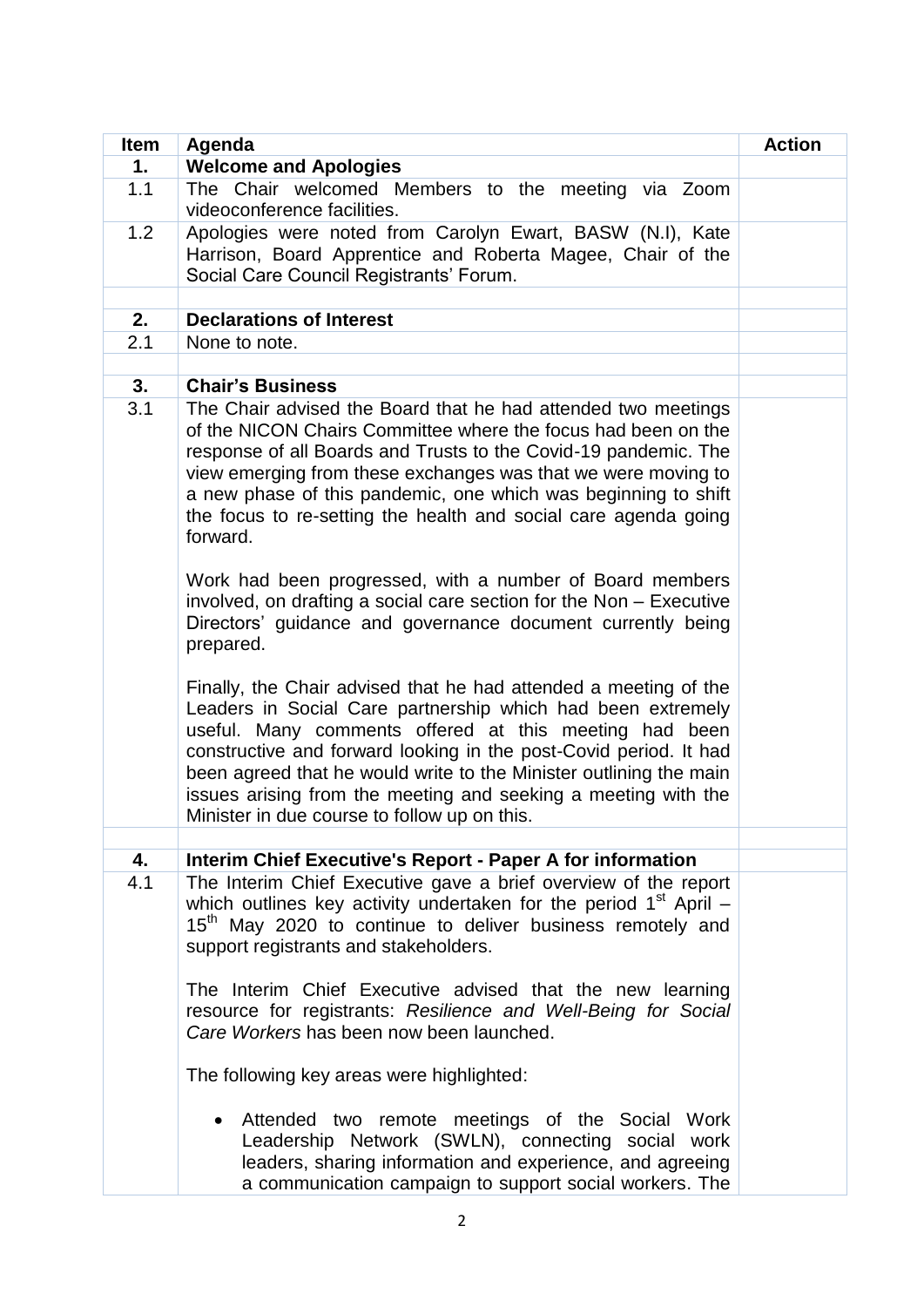|       | Head of Communications and Engagement is working with<br>this group to gather leadership messages and social work<br>stories to build the campaign and promote the contribution<br>of social work at this time;<br>Attended two remote Leaders in Social Care Partnership<br>meetings to share experience and discuss issues during<br>COVID-19. The Partnership has identified the importance<br>of continuing to progress the reform programme for social<br>care and is keen to support a promotional campaign to<br>showcase the contribution and value of social care;<br>Regular engagement has been maintained with Skills for<br>Care & Development and UK Regulators groups to ensure<br>continued connection to colleagues across countries and<br>social care systems;<br>As the annual Professional in Practice (PiP) Award<br>$\bullet$<br>ceremony is not able to be held this year, a celebration of<br>award recipients using a social media campaign focusing<br>on each award category is planned. This year three social<br>workers have achieved the new Advanced Scholarship<br>award which will be promoted through the celebration<br>campaign. The Interim Chief Executive to discuss a<br>member's suggestion with the Head of Communications for<br>acceptance/commencement speeches to be used as part<br>of the PiP awards social media campaign.<br>Decision: The Board noted the Interim Chief Executive's<br>Report. |  |
|-------|-----------------------------------------------------------------------------------------------------------------------------------------------------------------------------------------------------------------------------------------------------------------------------------------------------------------------------------------------------------------------------------------------------------------------------------------------------------------------------------------------------------------------------------------------------------------------------------------------------------------------------------------------------------------------------------------------------------------------------------------------------------------------------------------------------------------------------------------------------------------------------------------------------------------------------------------------------------------------------------------------------------------------------------------------------------------------------------------------------------------------------------------------------------------------------------------------------------------------------------------------------------------------------------------------------------------------------------------------------------------------------------------------------------------------------------------------------|--|
| 5.    | Minutes of previous Board Meeting of 22nd April 2020 - for                                                                                                                                                                                                                                                                                                                                                                                                                                                                                                                                                                                                                                                                                                                                                                                                                                                                                                                                                                                                                                                                                                                                                                                                                                                                                                                                                                                          |  |
| 5.1   | approval<br>Decision: The Board approved the minutes of the Board                                                                                                                                                                                                                                                                                                                                                                                                                                                                                                                                                                                                                                                                                                                                                                                                                                                                                                                                                                                                                                                                                                                                                                                                                                                                                                                                                                                   |  |
|       | <b>Meeting of 22nd April 2020</b>                                                                                                                                                                                                                                                                                                                                                                                                                                                                                                                                                                                                                                                                                                                                                                                                                                                                                                                                                                                                                                                                                                                                                                                                                                                                                                                                                                                                                   |  |
|       |                                                                                                                                                                                                                                                                                                                                                                                                                                                                                                                                                                                                                                                                                                                                                                                                                                                                                                                                                                                                                                                                                                                                                                                                                                                                                                                                                                                                                                                     |  |
| 6.    | <b>Matters Arising</b>                                                                                                                                                                                                                                                                                                                                                                                                                                                                                                                                                                                                                                                                                                                                                                                                                                                                                                                                                                                                                                                                                                                                                                                                                                                                                                                                                                                                                              |  |
| 6.1   | Letter to DoH on extension of Corporate Plan - for noting                                                                                                                                                                                                                                                                                                                                                                                                                                                                                                                                                                                                                                                                                                                                                                                                                                                                                                                                                                                                                                                                                                                                                                                                                                                                                                                                                                                           |  |
| 6.1.1 | The interim Chief Executive confirmed that the letter on the<br>extension of the Corporate Plan has been issued to Sponsor<br>Body and members will be updated once a reply has been<br>received.                                                                                                                                                                                                                                                                                                                                                                                                                                                                                                                                                                                                                                                                                                                                                                                                                                                                                                                                                                                                                                                                                                                                                                                                                                                   |  |
|       | Decision: The Board noted the letter to the Department of<br>Health on the extension of the Corporate Plan.                                                                                                                                                                                                                                                                                                                                                                                                                                                                                                                                                                                                                                                                                                                                                                                                                                                                                                                                                                                                                                                                                                                                                                                                                                                                                                                                         |  |
| 7.    | <b>Business Matters</b>                                                                                                                                                                                                                                                                                                                                                                                                                                                                                                                                                                                                                                                                                                                                                                                                                                                                                                                                                                                                                                                                                                                                                                                                                                                                                                                                                                                                                             |  |
| 7.1   | Draft Business Transition Plan - Paper B - for approval                                                                                                                                                                                                                                                                                                                                                                                                                                                                                                                                                                                                                                                                                                                                                                                                                                                                                                                                                                                                                                                                                                                                                                                                                                                                                                                                                                                             |  |
| 7.1.1 | The DCRS presented the draft Business Transition Plan for                                                                                                                                                                                                                                                                                                                                                                                                                                                                                                                                                                                                                                                                                                                                                                                                                                                                                                                                                                                                                                                                                                                                                                                                                                                                                                                                                                                           |  |
|       | Board approval and the following were highlighted:<br>It is anticipated that the plan will change as social<br>$\bullet$<br>distancing changes over time and considers how the<br>business is delivered over the next few months and years;                                                                                                                                                                                                                                                                                                                                                                                                                                                                                                                                                                                                                                                                                                                                                                                                                                                                                                                                                                                                                                                                                                                                                                                                         |  |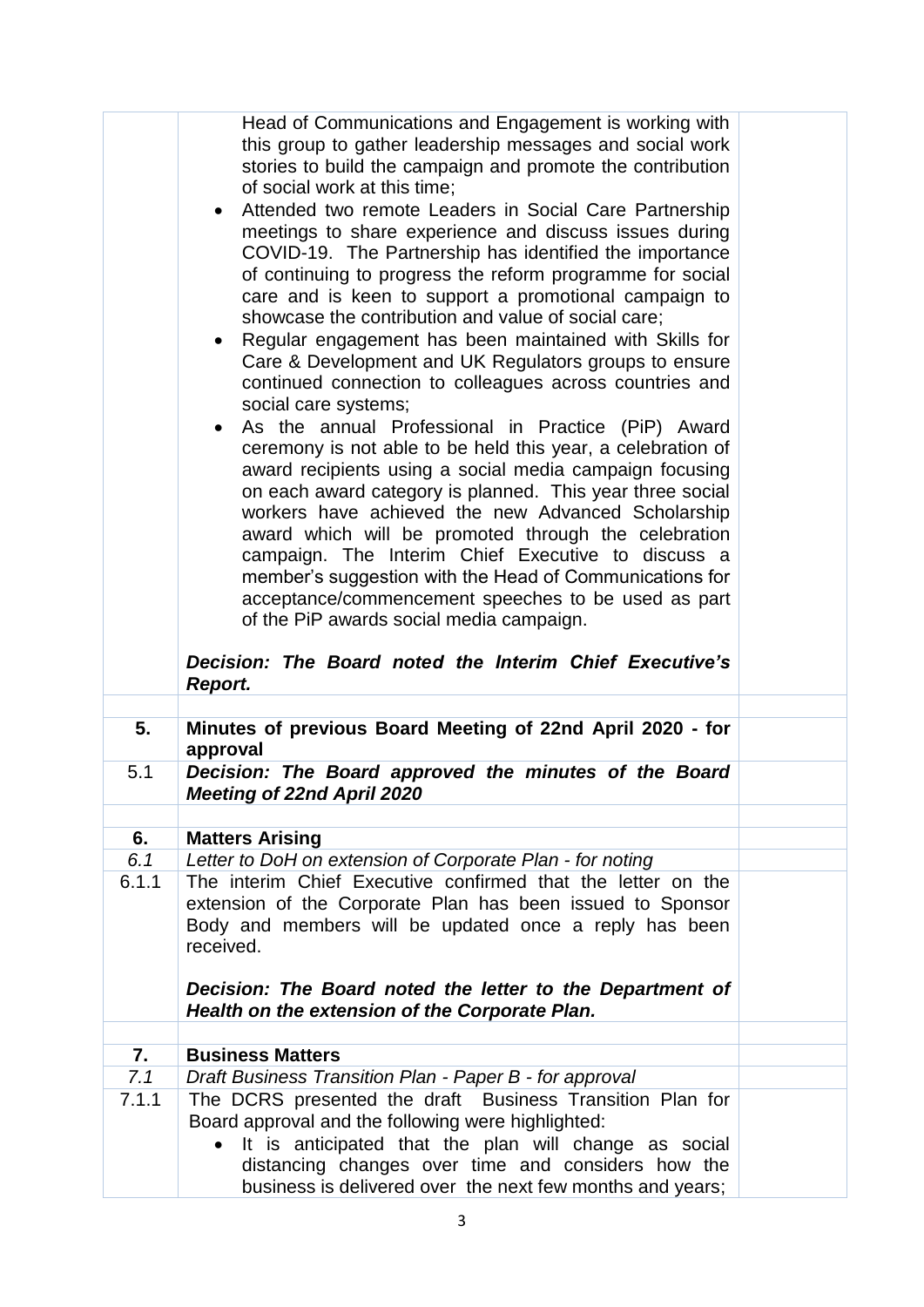|           | The plan outlines a 3 phased approach to transitioning to<br>office based working that takes into account the needs of<br>the organisation, the needs of its workforce and the need<br>to ensure the safety of staff;                                                                       |  |
|-----------|---------------------------------------------------------------------------------------------------------------------------------------------------------------------------------------------------------------------------------------------------------------------------------------------|--|
|           | Phase $1$ – the office is an optional location for staff.<br>Intelligence gathered over the last few weeks indicate that<br>some staff would prefer to maintain a mixture of office and<br>home working and a small number of staff prefer to be                                            |  |
|           | solely office based. The Senior Leadership team support<br>an agile working approach and will work to facilitate a<br>range of options subject to business needs. It was<br>confirmed that social distancing measures, including the                                                        |  |
|           | use of flexi glass partitions, could be implemented in the<br>office to safely accommodate 25 - 30 staff. A range of<br>protocols for staff will be introduced in relation to<br>sanitisation and use of kitchen facilities in the office;                                                  |  |
|           | Phase $2$ - fewer social distancing measures are in place<br>and some meetings may be held in the workplace in line<br>with advice. More staff can be accommodated in the<br>workplace. Management of phones and a website chat                                                             |  |
|           | function would be considered for registrants. Visitors are<br>not allowed on site and videoconference arrangements for<br>meetings and Committee hearings will be maintained. It<br>was noted that consideration is needed on the cost<br>implications for the provision of Health & Safety |  |
|           | requirements and equipment at home;<br>Phase $3$ – social distancing measures are no longer in<br>place and agile working will be part of staff terms and<br>conditions. An Agile Working Policy will be developed<br>going forward as there is no current Home Working Policy              |  |
|           | in place;<br>Phases 1,2 and 3 may change depending on government<br>advice;                                                                                                                                                                                                                 |  |
|           | The Assurance Plan can be reactivated and the transition<br>to home working implemented within 24 hours in the event<br>of a second wave of the pandemic;                                                                                                                                   |  |
| $\bullet$ | Feedback indicates that staff feel connected and well<br>communicated with;<br>A more detailed Operation Plan sits under the Business                                                                                                                                                       |  |
|           | Transition Plan and includes office fit out needs and<br>purchase of Perspex screens.                                                                                                                                                                                                       |  |
| time.     | The Interim Chief Executive highlighted that a factor for onsite<br>meetings and visitors will be transit to floor as the Social Care<br>Council is on the seventh floor of a highly populated building. The<br>current arrangement with the landlord is one person per lift at one         |  |
|           | In response to a query regarding the agile workforce planning in<br>relation to the move to James House, the DRCS assured the                                                                                                                                                               |  |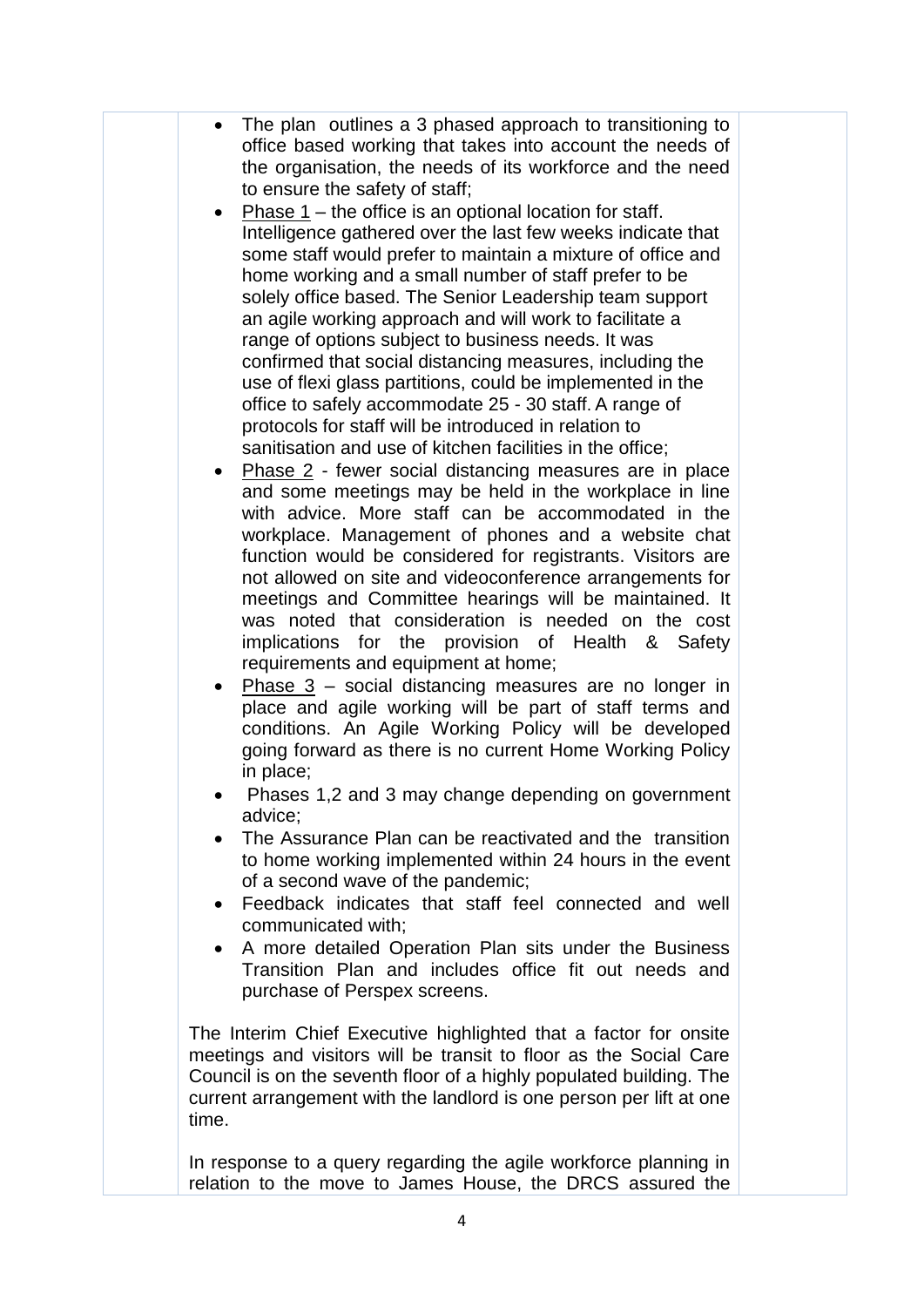|       | Board that the Belfast Optimisation Project leads had given<br>several presentations and the Social Care Council were mindful<br>in the design of the office to provide a flexible working space for a<br>variety of type of staff; touchdown, agile and office based. The<br>Belfast Optimisation Project are taking cognisance of the current<br>pandemic and adjusting as necessary. For example, in light of the<br>pandemic the principle of shared desk space may need to<br>managed appropriately.                                                                                                                                                                                                                                                                                                                                                                                                                                                                                                                                                                                                                                                                                                                     |  |
|-------|-------------------------------------------------------------------------------------------------------------------------------------------------------------------------------------------------------------------------------------------------------------------------------------------------------------------------------------------------------------------------------------------------------------------------------------------------------------------------------------------------------------------------------------------------------------------------------------------------------------------------------------------------------------------------------------------------------------------------------------------------------------------------------------------------------------------------------------------------------------------------------------------------------------------------------------------------------------------------------------------------------------------------------------------------------------------------------------------------------------------------------------------------------------------------------------------------------------------------------|--|
|       | The DRCS confirmed that as all fees have been deferred until<br>October 2020, there is no office based payment facility currently<br>needed. Phase 2 will enable people to pay their registration fee in<br>the office and arrangements for this will be driven by guidance<br>from the Assembly.                                                                                                                                                                                                                                                                                                                                                                                                                                                                                                                                                                                                                                                                                                                                                                                                                                                                                                                             |  |
|       | Decision: The Board approved the draft Business Transition<br>Plan.                                                                                                                                                                                                                                                                                                                                                                                                                                                                                                                                                                                                                                                                                                                                                                                                                                                                                                                                                                                                                                                                                                                                                           |  |
| 7.2   | COVID-19 Assurance Progress Report - Paper C for approval                                                                                                                                                                                                                                                                                                                                                                                                                                                                                                                                                                                                                                                                                                                                                                                                                                                                                                                                                                                                                                                                                                                                                                     |  |
| 7.2.1 | The DRCS advised that the COVID-19 Assurance Progress<br>report provided an update from the paper presented at the April<br>Board meeting and noted that supporting governance documents<br>are now available in the Decision Time library.                                                                                                                                                                                                                                                                                                                                                                                                                                                                                                                                                                                                                                                                                                                                                                                                                                                                                                                                                                                   |  |
|       | The DRCS gave an overview of the report and highlighted the<br>following:                                                                                                                                                                                                                                                                                                                                                                                                                                                                                                                                                                                                                                                                                                                                                                                                                                                                                                                                                                                                                                                                                                                                                     |  |
|       | • The organisation has been working remotely for ten weeks;<br>Five remote hearings have been conducted via Zoom<br>$\bullet$<br>since April Board meeting;<br>Weekly business reports have been developed for issue to<br>staff and Partnerships;<br>COVID-19 risk was discussed at ARAC and the Risk<br>Management Committee and the assessment of the risk<br>remains at high due to its impact on the organisation;<br>There are 65 actions against the COVID-19 risk of which<br>$\bullet$<br>62 have been completed;<br>The Head of Fitness to Practise managed the process for t<br>Social Work returners to the register, at the request of the<br>Department of Health. Details of 24 returned pro formas<br>were received and details sent to the relevant Health<br>Trusts;<br>1,259 emergency registration applications have been<br>received and are being processed through the emergency<br>application route;<br>4 COVID related Fitness to Practise referrals were<br>received from employers of which two did not meet the<br>Standards of Acceptance. It was noted that the number of<br>Fitness to Practise referrals have started to rise again<br>since the return to business as normal for employers; |  |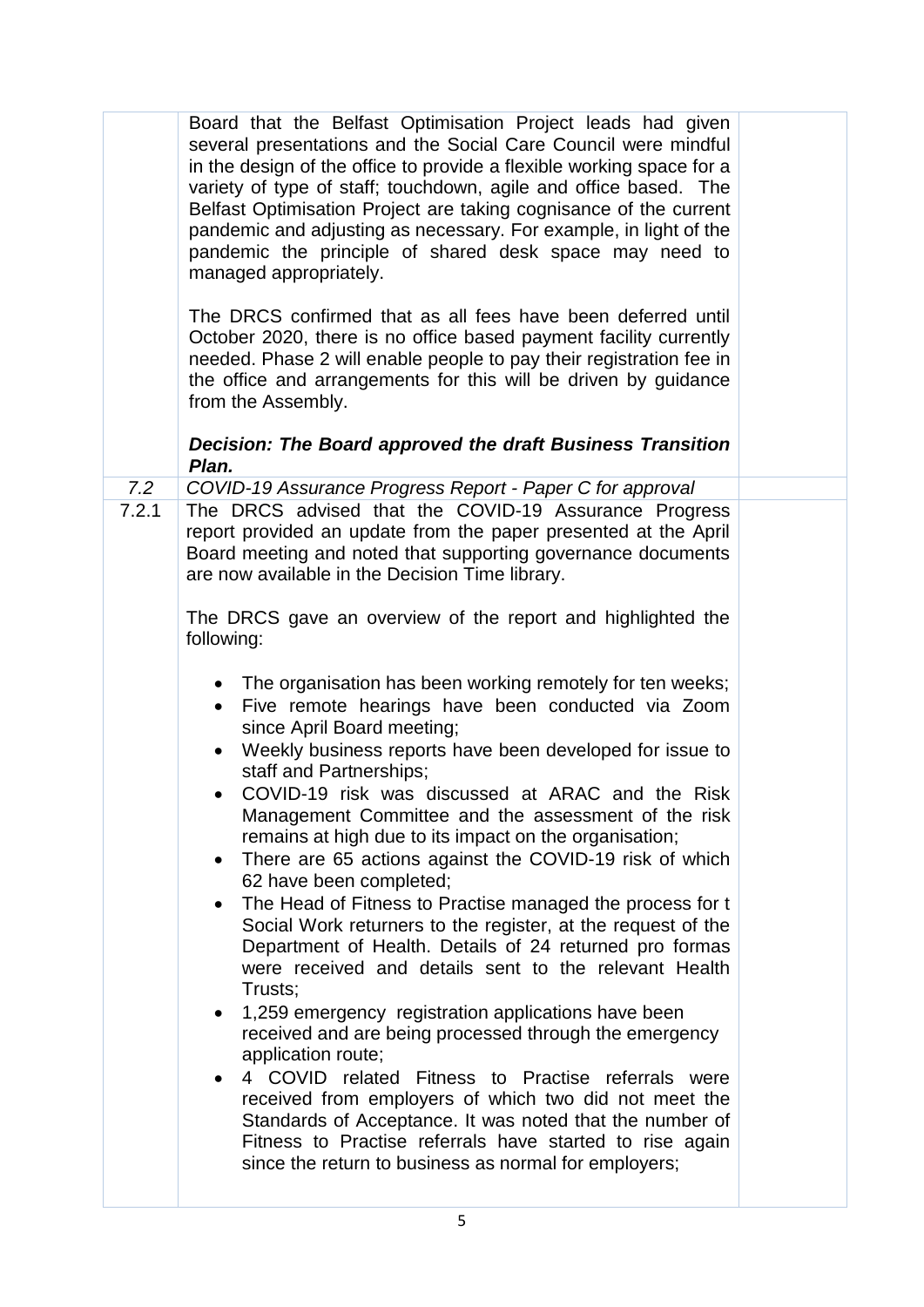|       | A member queried how many of 726 newly registered social care<br>staff had applied due to furlough and whether it was expected that<br>they would remain on the register and pursue as a career. The<br>DRCS confirmed that comparative analysis on those remaining on<br>the register should be available in October as the registration fee<br>will be sought at this time. A report on the intelligence gathered<br>can be brought to the October Board meeting for review.                       |             |
|-------|------------------------------------------------------------------------------------------------------------------------------------------------------------------------------------------------------------------------------------------------------------------------------------------------------------------------------------------------------------------------------------------------------------------------------------------------------------------------------------------------------|-------------|
|       | Members commended the Executive Team on the rapid transition<br>of the organisation to agile working and the implementation of the<br>Business Continuity Plan. The work of the Social Care Council<br>was acknowledged for not only maintaining business as usual but<br>for exploring more avenues due to the current crisis and raising<br>the profile of the organisation.                                                                                                                       |             |
|       | Action: Comparative Analysis Report on Social Care<br>registrants remaining on register post-COVID to be brought<br>to a future Board meeting<br>Decision: The Board approved the COVID-19 Assurance<br><b>Progress Report.</b>                                                                                                                                                                                                                                                                      | <b>DRCS</b> |
|       |                                                                                                                                                                                                                                                                                                                                                                                                                                                                                                      |             |
| 8.    | <b>Performance Reporting</b>                                                                                                                                                                                                                                                                                                                                                                                                                                                                         |             |
| 8.1   | Financial Performance Report at year end 2019/20 - Paper D for<br>approval                                                                                                                                                                                                                                                                                                                                                                                                                           |             |
| 8.1.1 | The DRCS presented the Financial Performance Report for<br>approval and outlined the key highlights:                                                                                                                                                                                                                                                                                                                                                                                                 |             |
|       | • A final breakeven position of £8776 was achieved which is<br>well within the breakeven target. The surplus relates to an<br>overcharge of £6k to a previous Non-Executive Director<br>and additional costs due to the relaxation of the carryover<br>of Annual Leave during pandemic.<br>Board members have been provided with a full draft set of<br>accounts at Appendix 1<br>Capital underspend of £1600<br>Prompt payment targets met; 97% paid within 30 days and<br>78 % paid within 10 days |             |
| 8.2   | Budget Profile Report 2021 - Paper E for review                                                                                                                                                                                                                                                                                                                                                                                                                                                      |             |
| 8.2.1 | The DRCS presented an overview of the Budget Profile Report<br>2021 and highlighted the following key details:                                                                                                                                                                                                                                                                                                                                                                                       |             |
|       | The opening allocation does not include the additional<br>$\bullet$<br>pressure outlined in the approved Fitness to Practice<br>business case of £166k. The DOH Sponsoring Unit are<br>currently reviewing this with DOH finance;<br>The opening allocation does not include any transformation<br>$\bullet$<br>funding for 2020/21 as this has not been agreed as yet due<br>to COVID related priorities;<br>The Budget Profile shows a current end of year overspend                               |             |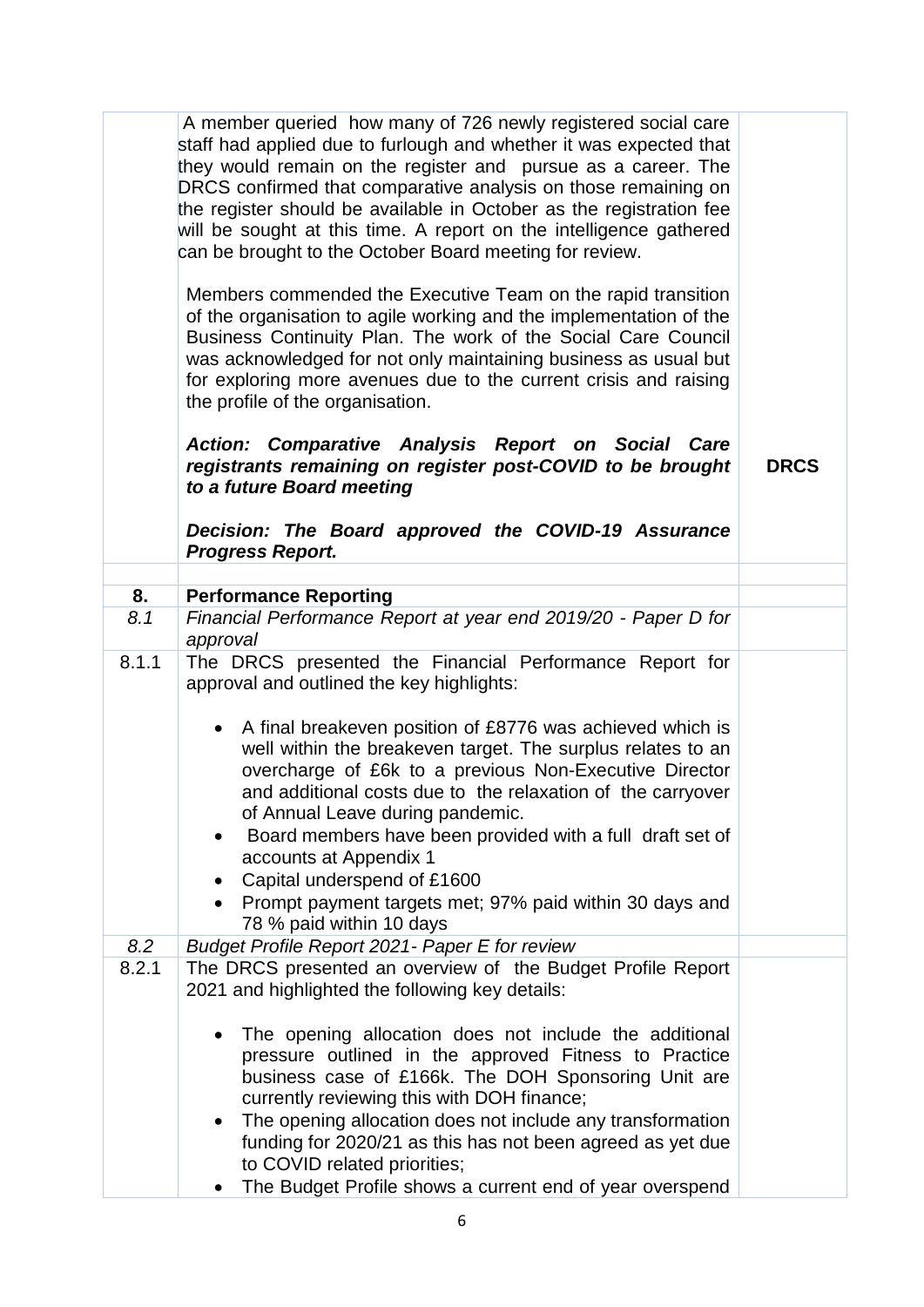|       | position of £195k and there are potential savings of<br>approximately £50k expected in some areas due to<br>COVID-19 including:<br>$\checkmark$ Printing and Stationary<br>$\checkmark$ Telephone and Postage<br>$\checkmark$ Travel<br>$\checkmark$ Catering<br>$\checkmark$ Electricity<br>$\checkmark$ Training 5220<br>$\checkmark$ Legal and Committee Fees<br>$\checkmark$ General Services<br>Next steps include continued engagement with the DOH on the<br>outcome of the business case for Fitness to Practice. COVID-19<br>expenditure was £30k in March and £15k in April and a monthly<br>forecast profile has to be provided to Sponsor Body. It is<br>expected that COVID 19 specific expenditure will be covered by a<br>separate COVID 19 allocation. |  |
|-------|------------------------------------------------------------------------------------------------------------------------------------------------------------------------------------------------------------------------------------------------------------------------------------------------------------------------------------------------------------------------------------------------------------------------------------------------------------------------------------------------------------------------------------------------------------------------------------------------------------------------------------------------------------------------------------------------------------------------------------------------------------------------|--|
|       | The DRCS confirmed that some of the projected deficit is<br>historical and has been impacted by the annual previous<br>efficiency savings requested by the Department of Health. The<br>DRCS advised that the report had been provided for information<br>only and approval was not being sought from the Board as the<br>report reflects an over spend which has been highlighted at a<br>number of key meetings previously.<br>Decision: The Board noted the Budget Profile Report 2021.                                                                                                                                                                                                                                                                             |  |
|       |                                                                                                                                                                                                                                                                                                                                                                                                                                                                                                                                                                                                                                                                                                                                                                        |  |
| 9.    | Governance                                                                                                                                                                                                                                                                                                                                                                                                                                                                                                                                                                                                                                                                                                                                                             |  |
| 9.1   | Draft Annual Report and Accounts 2019/20 - Paper F for<br>review - to follow                                                                                                                                                                                                                                                                                                                                                                                                                                                                                                                                                                                                                                                                                           |  |
| 9.1.1 | The DRCS gave an overview of the draft Annual Report and<br>Accounts 2019/20 and the following were highlighted:<br>Members were requested to review and feedback to<br>Social Care Council officials on the early draft in advance<br>of the next Board meeting on 24 June. The draft report will<br>be presented for approval at the June Board meeting<br>which will allow for submission to the N.I Audit Office by<br>early July as per the accounts timetable;                                                                                                                                                                                                                                                                                                   |  |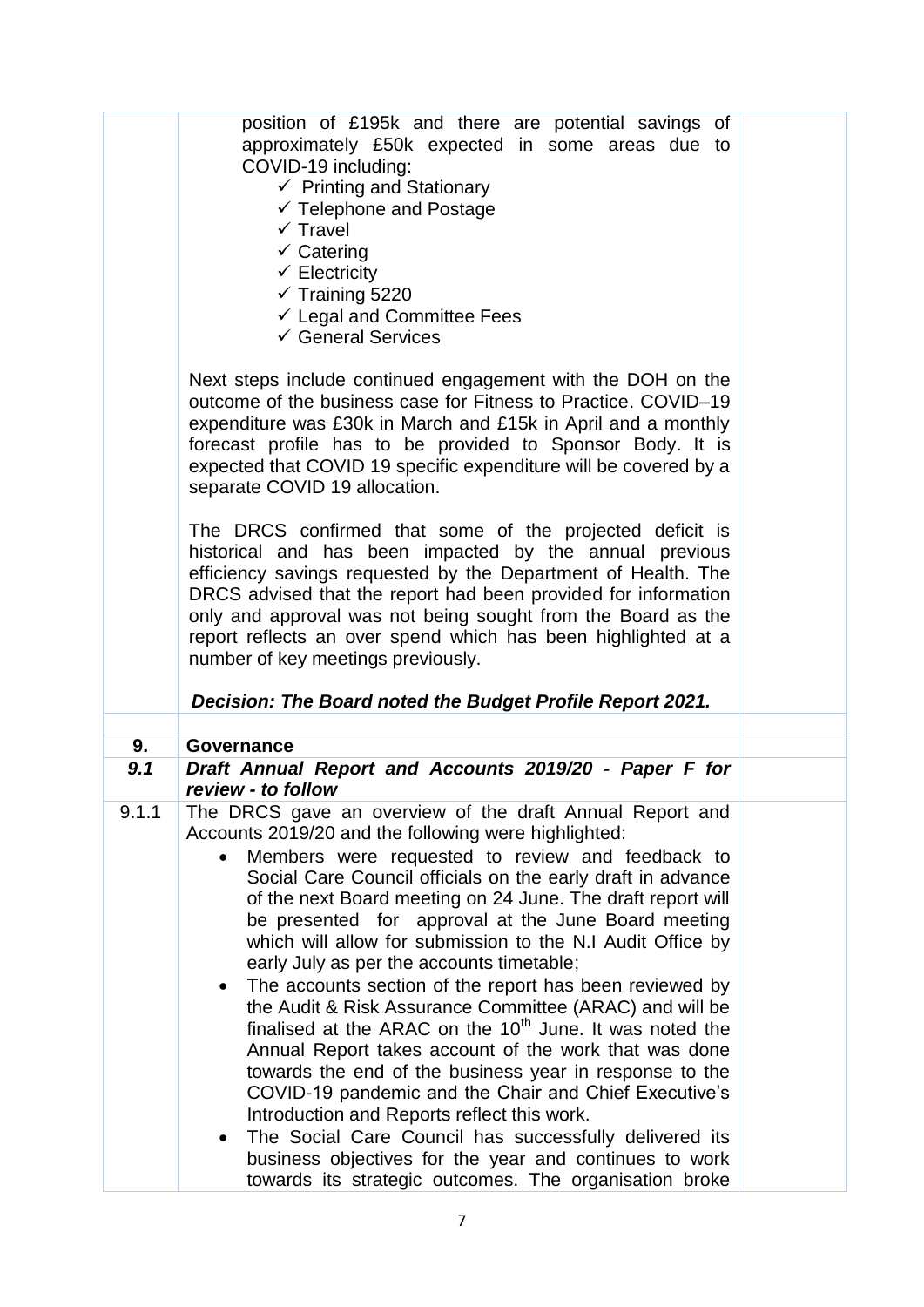|  |         | even at year end and can account for the management of<br>its finances and resources for the year;<br>The Chair and deputy Chair of the Participation Forum<br>$\bullet$<br>have given feedback on the work of the partnership for<br>the PPI Report (Personal and Public Involvement) which<br>reflects the work of the Participation Forum and the work<br>of the Council with people who use services and their<br>carers;<br>The Annual Report and Accounts will be subject to review<br>$\bullet$<br>by the Audit Office and a final draft will be brought to the<br>Board in June for final approval, prior to publishing online<br>It was advised that a short term version of the report will<br>be available subject to review of resources in August;<br>The Remuneration Report will be presented to the<br>$\bullet$<br>Remuneration Committee at the meeting on 10 June and<br>members were requested to send any queries on this<br>section of report to the DRCS for response.<br>The Chair thanked all the contributors to the Annual Report and<br>noted the excellent production and easy to read content.<br>A member reported that anecdotal positive feedback had been<br>received in relation to the responsiveness of the Social Care<br>Council during the current crisis. The DRCS noted the<br>recommendation for the availability of a shorter, more accessible<br>version of the Annual Report and this will be considered based on<br>resources available.<br>Decision: The Board noted the Draft Annual Report and |  |
|--|---------|--------------------------------------------------------------------------------------------------------------------------------------------------------------------------------------------------------------------------------------------------------------------------------------------------------------------------------------------------------------------------------------------------------------------------------------------------------------------------------------------------------------------------------------------------------------------------------------------------------------------------------------------------------------------------------------------------------------------------------------------------------------------------------------------------------------------------------------------------------------------------------------------------------------------------------------------------------------------------------------------------------------------------------------------------------------------------------------------------------------------------------------------------------------------------------------------------------------------------------------------------------------------------------------------------------------------------------------------------------------------------------------------------------------------------------------------------------------------------------------------------------------------------------------------------|--|
|  | 9.2     | Accounts.                                                                                                                                                                                                                                                                                                                                                                                                                                                                                                                                                                                                                                                                                                                                                                                                                                                                                                                                                                                                                                                                                                                                                                                                                                                                                                                                                                                                                                                                                                                                        |  |
|  | 9.2.1   | <b>Policy Pack for approval - Papers G - I included</b><br>Staff Travel and Subsistence Policy - Paper G for approval                                                                                                                                                                                                                                                                                                                                                                                                                                                                                                                                                                                                                                                                                                                                                                                                                                                                                                                                                                                                                                                                                                                                                                                                                                                                                                                                                                                                                            |  |
|  | 9.2.1.1 | As a regional or BSO policy is not in place, this policy was<br>developed to address an outstanding recommendation from an<br>Internal Audit Report and to clarify what can and what cannot be<br>claimed for. The Policy aims to cover all aspects of travel, how to<br>claim for reimbursement and the arrangements for travel outside<br>of NI. Staff have been operating in line with the draft Policy,<br>pending its review by the Board. The DRCS confirmed that as a<br>Home working Policy does not exist, it will be highlighted to staff<br>that Millennium House is considered as base and not the<br>individual's home.<br>Decision: The Board approved the Staff Travel and                                                                                                                                                                                                                                                                                                                                                                                                                                                                                                                                                                                                                                                                                                                                                                                                                                                        |  |
|  |         | <b>Subsistence Policy.</b>                                                                                                                                                                                                                                                                                                                                                                                                                                                                                                                                                                                                                                                                                                                                                                                                                                                                                                                                                                                                                                                                                                                                                                                                                                                                                                                                                                                                                                                                                                                       |  |
|  | 9.2.2   | Complaints Management Policy - Paper H for approval                                                                                                                                                                                                                                                                                                                                                                                                                                                                                                                                                                                                                                                                                                                                                                                                                                                                                                                                                                                                                                                                                                                                                                                                                                                                                                                                                                                                                                                                                              |  |
|  | 9.2.2.1 | Minor changes have been made to Complaints Management<br>Policy and the organisation is working with the HSC Leadership<br>Centre to develop a training package for staff that can be<br>delivered by way of a webinar.                                                                                                                                                                                                                                                                                                                                                                                                                                                                                                                                                                                                                                                                                                                                                                                                                                                                                                                                                                                                                                                                                                                                                                                                                                                                                                                          |  |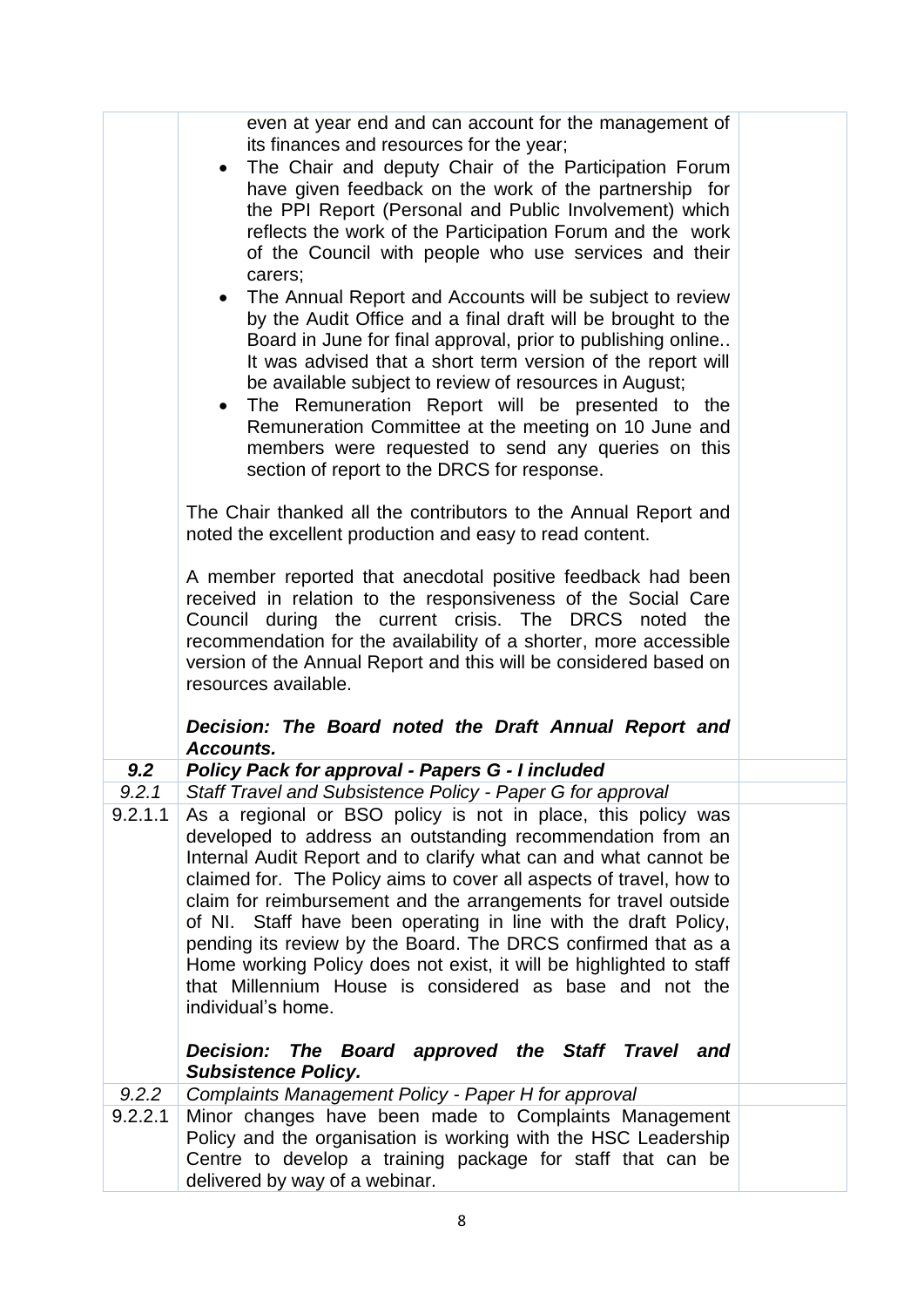|             | The DRCS confirmed 2- 6 as the average number of formal<br>complaints received per year. Complaints are brought to the Risk<br>Management Committee and the Audit & Risk Assurance<br>Committee for review and recording and to ensure the correct<br>system is in place to enable and the capture and raising of formal<br>complaints.<br>The DRCS noted that the performance on responding to<br>registrants' email queries has improved during the current period<br>of remote working which is likely due to the registration telephone<br>system not being in place.<br>Decision: The Board approved the Complaints Management<br>Policy. |             |
|-------------|------------------------------------------------------------------------------------------------------------------------------------------------------------------------------------------------------------------------------------------------------------------------------------------------------------------------------------------------------------------------------------------------------------------------------------------------------------------------------------------------------------------------------------------------------------------------------------------------------------------------------------------------|-------------|
| 9.2.3       | Adverse Incident Policy - Paper I for approval                                                                                                                                                                                                                                                                                                                                                                                                                                                                                                                                                                                                 |             |
| 9.2.3.1     | In response to a query on learning arising from 'near misses ' in<br>relation to Adverse Incidents, the DRCS confirmed that anything<br>that is not normal business or of particular note is discussed at<br>Operational Leadership Team meetings. Near misses are brought<br>to Risk Management Committee. Any lessons learned are<br>reported to the Senior Leadership team and inform future<br>guidance.<br>It was agreed that the definition of an adverse incident under<br>section 3.1 of the Adverse Incident Policy would be clarified.                                                                                               |             |
|             | Action: the definition of an Adverse Incident under section<br>3.1 of the Adverse Incident Policy to be clarified.<br>Decision: The Board approved the Adverse Incident Policy                                                                                                                                                                                                                                                                                                                                                                                                                                                                 | <b>DRCS</b> |
|             | subject to the above amendment.                                                                                                                                                                                                                                                                                                                                                                                                                                                                                                                                                                                                                |             |
| 10.         | <b>AOB</b>                                                                                                                                                                                                                                                                                                                                                                                                                                                                                                                                                                                                                                     |             |
| 10.1        | The DRCS advised that the Department of Health have just<br>received the Landscape Review report as it had been delayed<br>due to the impact of COVID-19. The report reflects positive<br>feedback from service users and carers and supports the<br>constructive role and need for the Social Care Council.                                                                                                                                                                                                                                                                                                                                   |             |
|             | The report will be reviewed by SLT and should be available to<br>members for review in advance of the next Board meeting on 24 <sup>th</sup><br>June.                                                                                                                                                                                                                                                                                                                                                                                                                                                                                          |             |
|             |                                                                                                                                                                                                                                                                                                                                                                                                                                                                                                                                                                                                                                                |             |
| 10.2        | Members thanked the Interim Chief Executive and Head of<br>Communication for the weekly updates and the use of plain<br>English in the updates.                                                                                                                                                                                                                                                                                                                                                                                                                                                                                                |             |
| 10.3<br>11. | Birthday wishes were extended to the Chair on behalf of the<br>Board and organisation.<br>Dates of next meetings                                                                                                                                                                                                                                                                                                                                                                                                                                                                                                                               |             |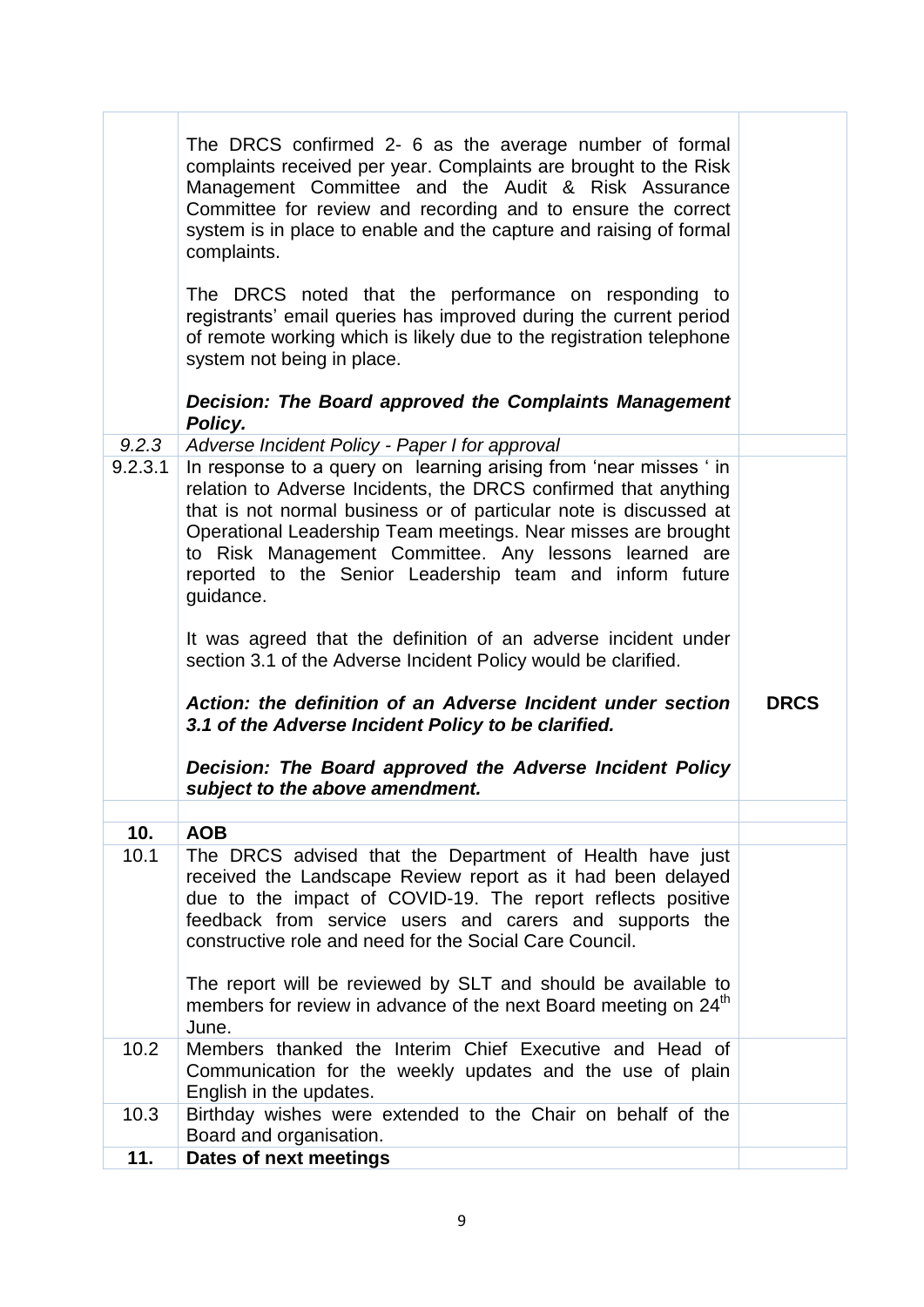| 11.1 | The following key meeting dates were noted:                                                                                                                                                  |  |
|------|----------------------------------------------------------------------------------------------------------------------------------------------------------------------------------------------|--|
|      | • Remuneration Committee – 10.00a.m Wednesday 10 June<br>2020<br>• Audit & Risk Assurance Committee- 10.30a.m Wednesday<br>10 June 2020<br>• Board meeting - 10.00a.m Wednesday 24 June 2020 |  |

Signed by: **Paul Martin** *(Chair, Northern Ireland Social Care Council)*

**Date:** *24th June 2020*

 $\sqrt{N_{\text{partin}}$ **Signature:**